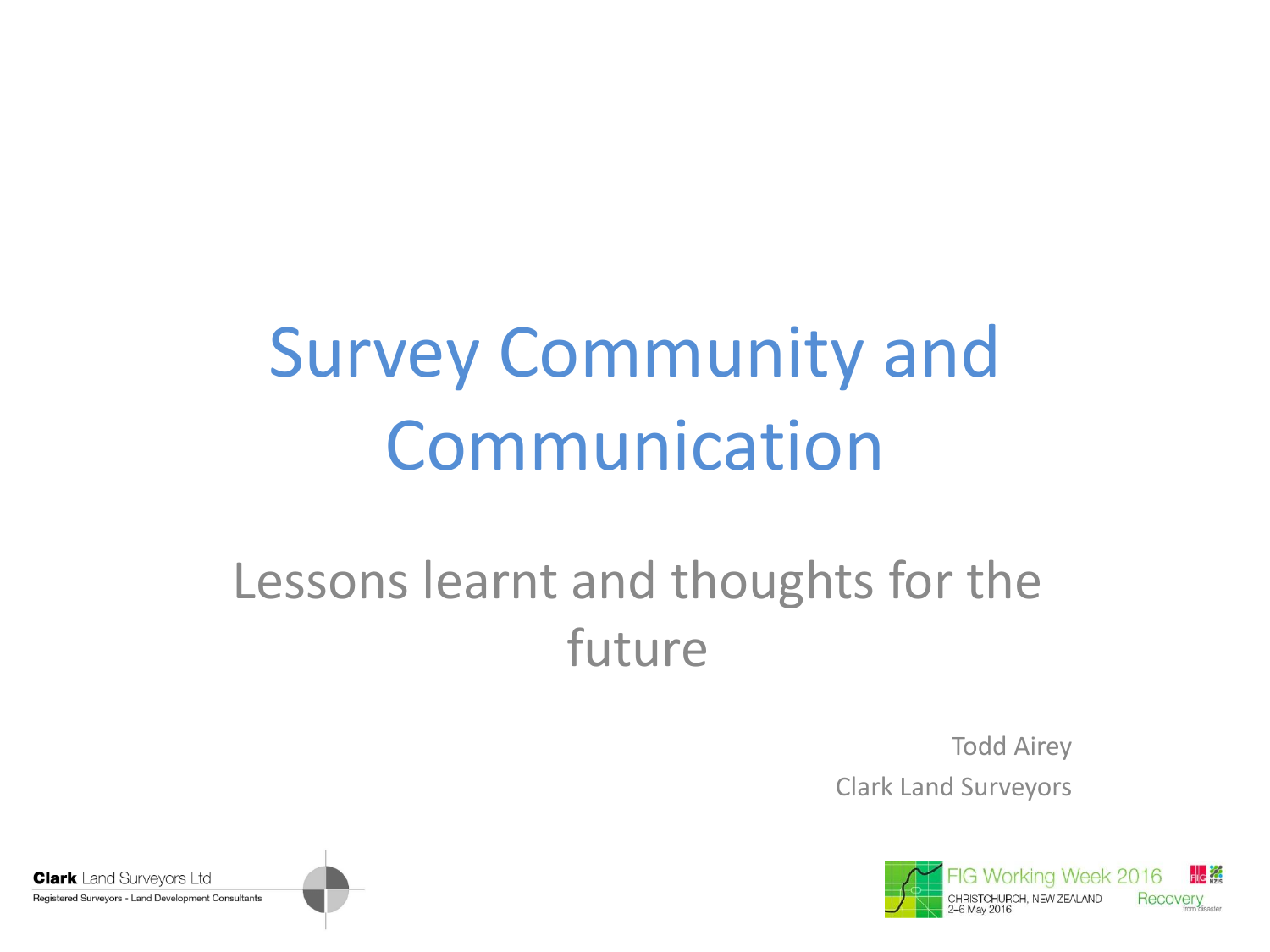### Background

- NZIS Canterbury branch member since 2000 and branch secretary 2004-2010
- Branch executive member
- Worked at the Christchurch City Council for 6 years and the last 10 years with Clark Land Surveyors
- Based in Middleton 5 km west of the CBD



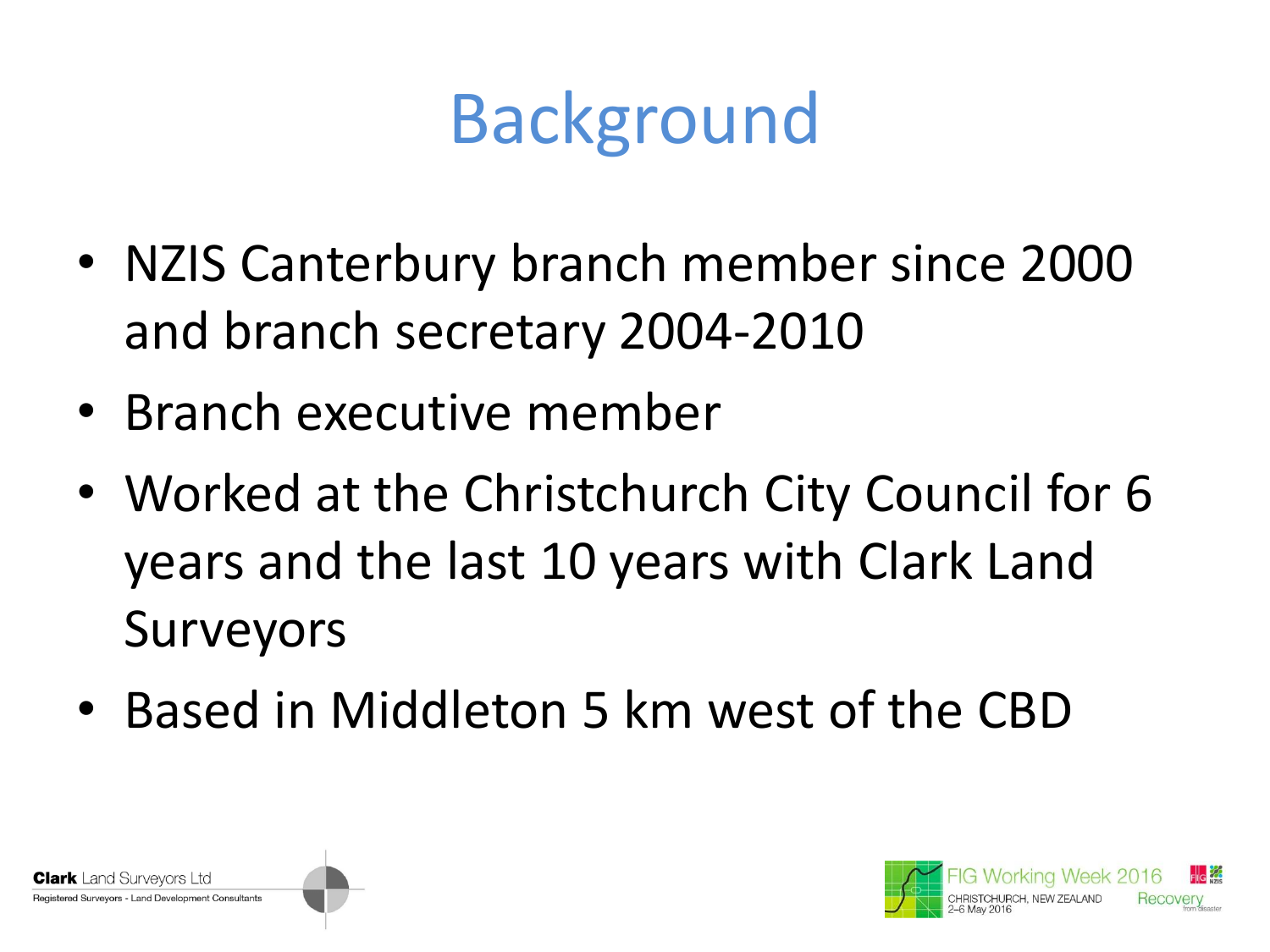### Sept 2010

- Assisted with asset information capture with the pre SCIRT organisation
- Worked in with local surveyors and 12d to provide solutions for asset capture and network analysis





**Clark** Land Survevors Ltd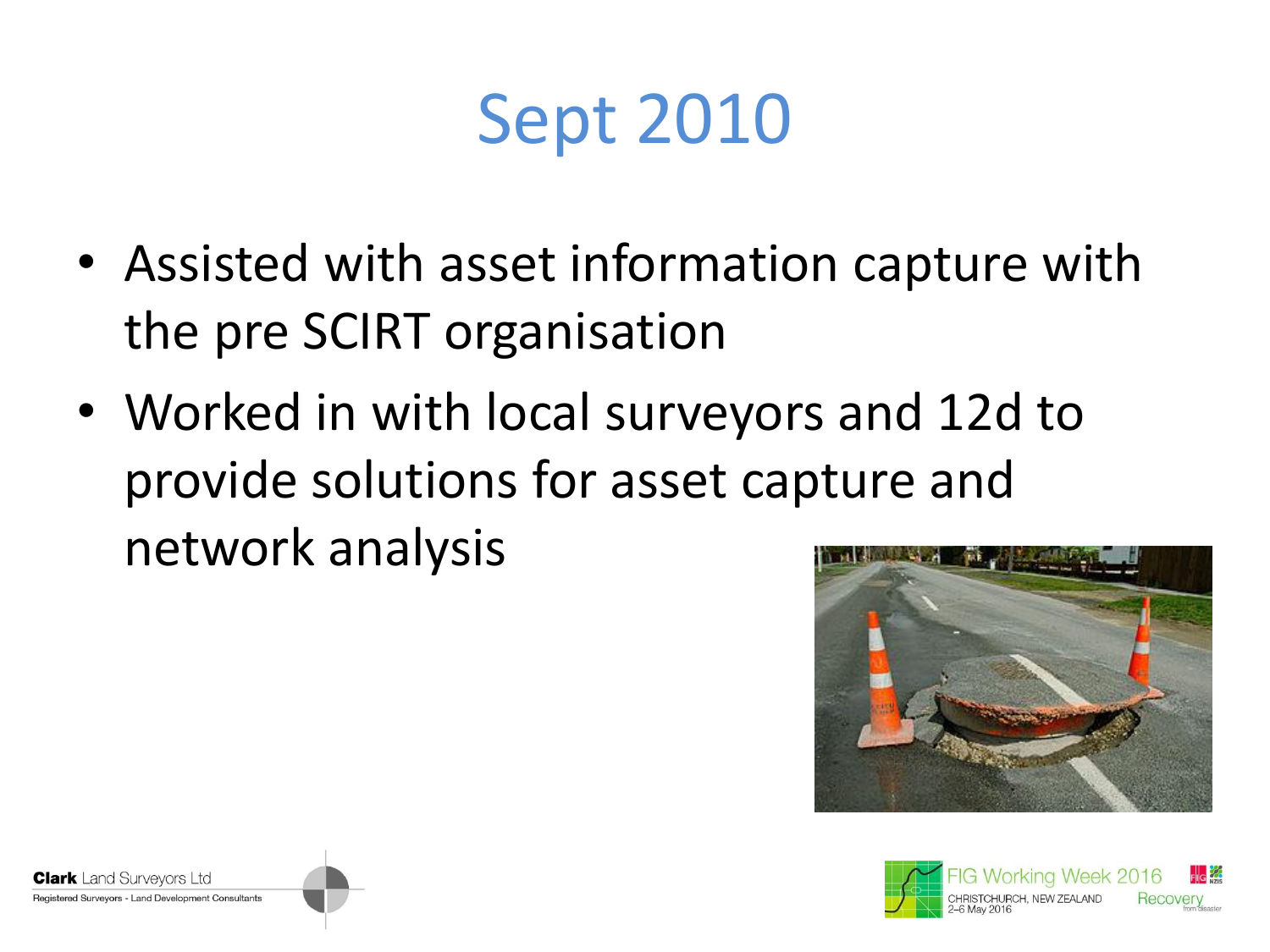## February 2011

• Office was initially closed for the week after the quake due to logistics but…



• We could remain operational

- Contacted by engineer
- Needed help in the CBD

**Clark** Land Survevors Ltd Registered Surveyors - Land Development Consultants



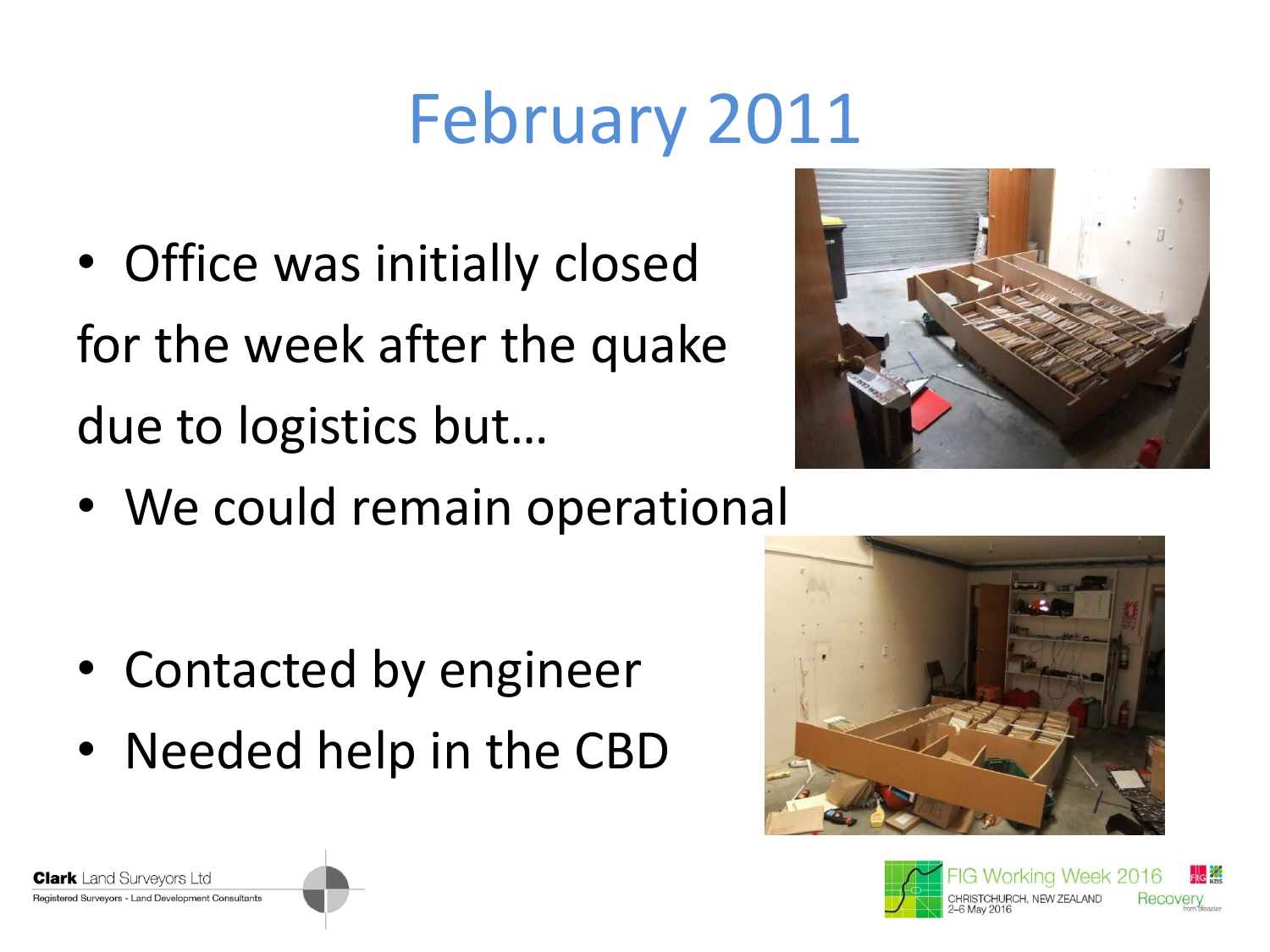#### CBD response

• Initially tasked to monitor the Hotel Grand Chancellor and report back







**Clark** Land Surveyors Ltd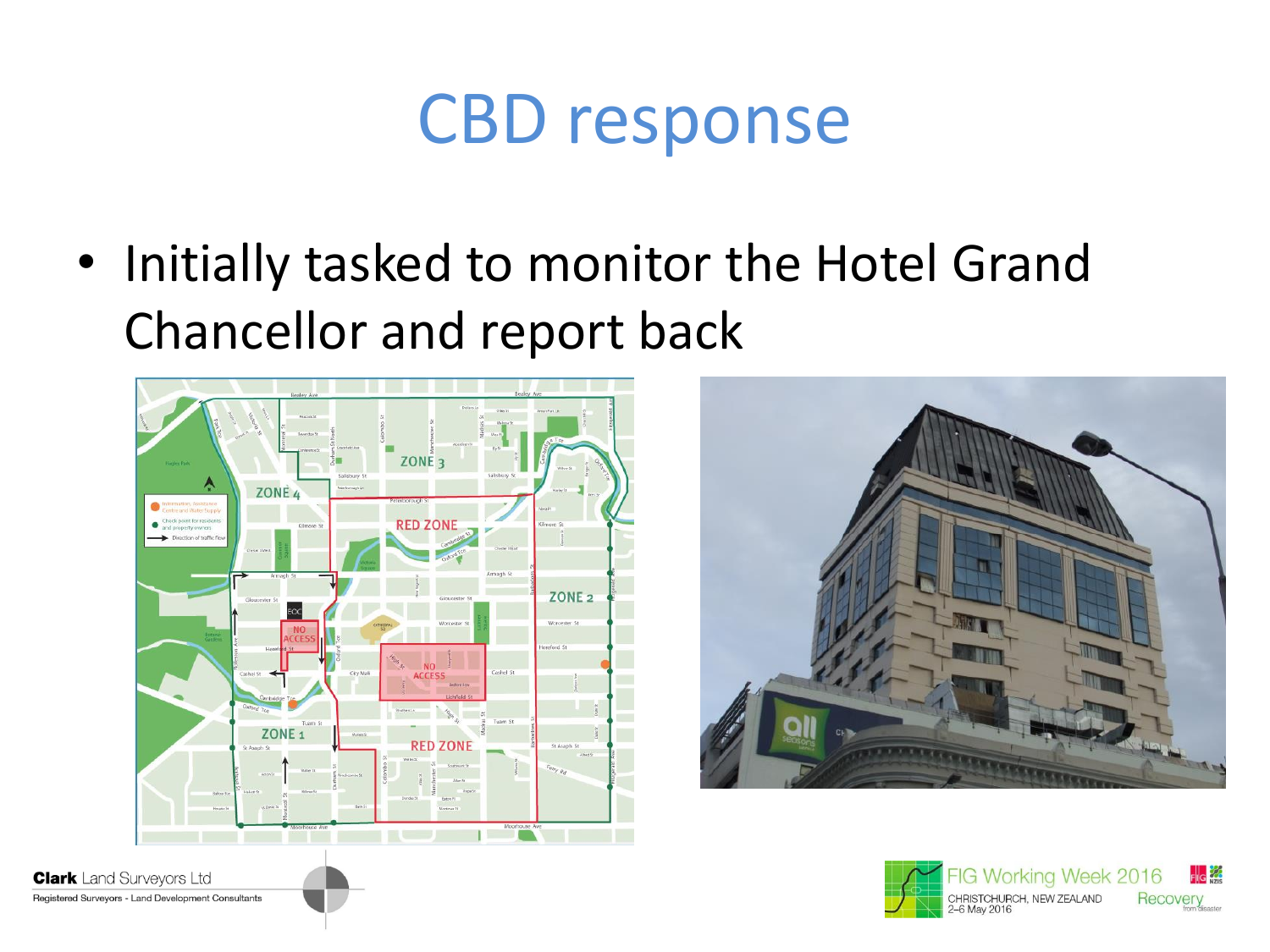# Civil Defence HQ

- Multi agency HQ
- Based in the Art Gallery
- Critical Building Team
	- formed by MBIE
	- To assess buildings identified by
	- initial inspections
	- Based on hazards, size of building
		- (4+ stories)
		- Placard system



| <b>DO SILLY AND THE COLORADOR</b><br>الكامل والمتكافئ والمستنبط والمتناوبة والمتناوب<br>ومساحف والمستحقق والمناوح ومسترد والمكاردة<br>the company's company's company's com-<br>the contract of the contract of the contract of the<br>the contract of the contract of the contract of<br>المستركب والمستناس | <b>TANK OF THE</b> |
|--------------------------------------------------------------------------------------------------------------------------------------------------------------------------------------------------------------------------------------------------------------------------------------------------------------|--------------------|
|                                                                                                                                                                                                                                                                                                              |                    |
|                                                                                                                                                                                                                                                                                                              |                    |
|                                                                                                                                                                                                                                                                                                              |                    |
|                                                                                                                                                                                                                                                                                                              |                    |
|                                                                                                                                                                                                                                                                                                              |                    |
|                                                                                                                                                                                                                                                                                                              |                    |
|                                                                                                                                                                                                                                                                                                              |                    |
|                                                                                                                                                                                                                                                                                                              |                    |





**Clark** Land Survevors Ltd Registered Surveyors - Land Development Consultants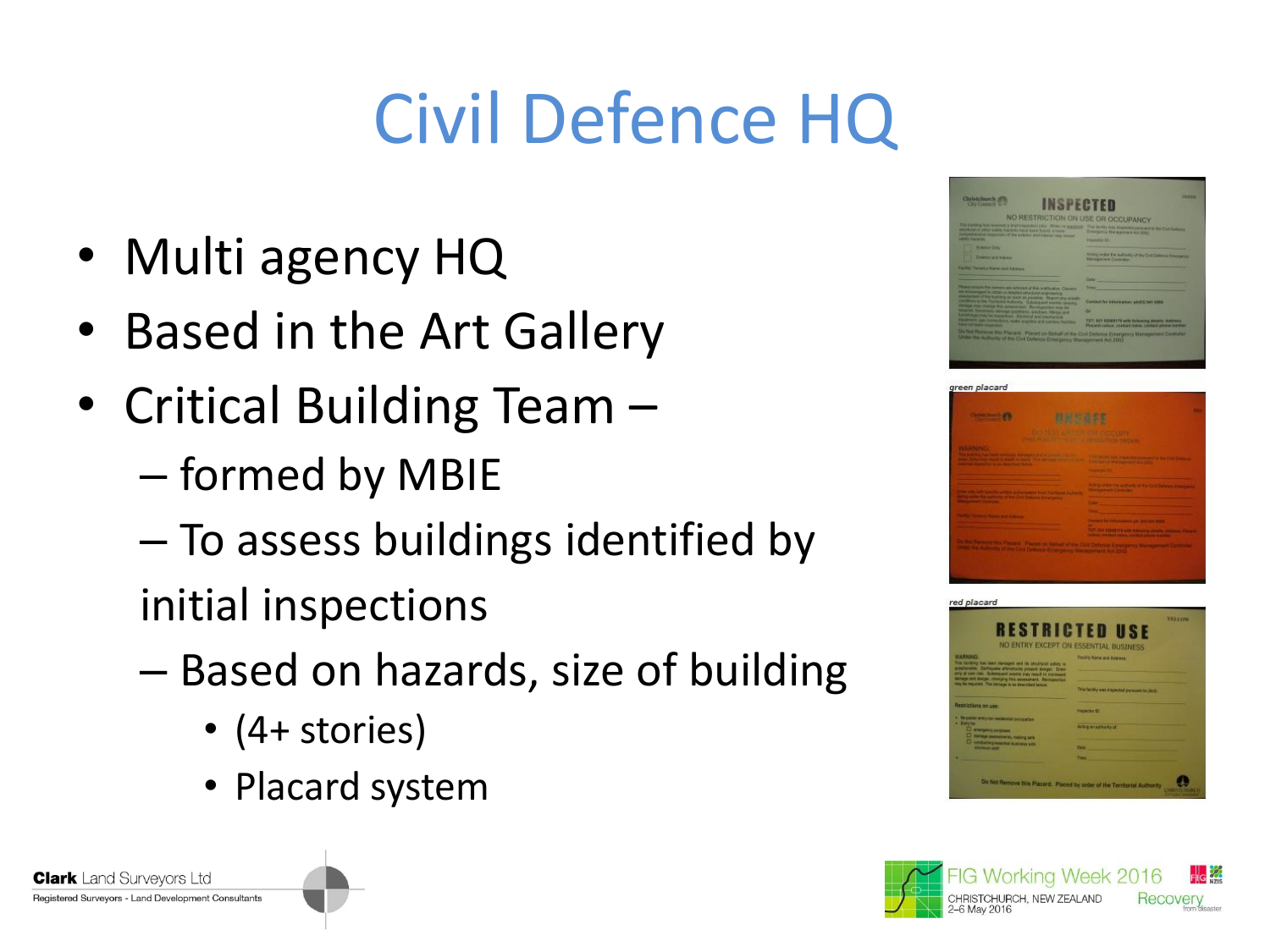#### Civil Defence – Emergency Operations **Centre**

- Initial reporting of HGC highlighted a significant shortfall of information!!
- Offered help to coordinate a surveying response in the CBD and to use network to call for help
- Identified surveyors operational in the CBD
	- USAR support

r**k** Land Survevors Ltd red Surveyors - Land Development Consultants

– Surveyors accessing the CBD

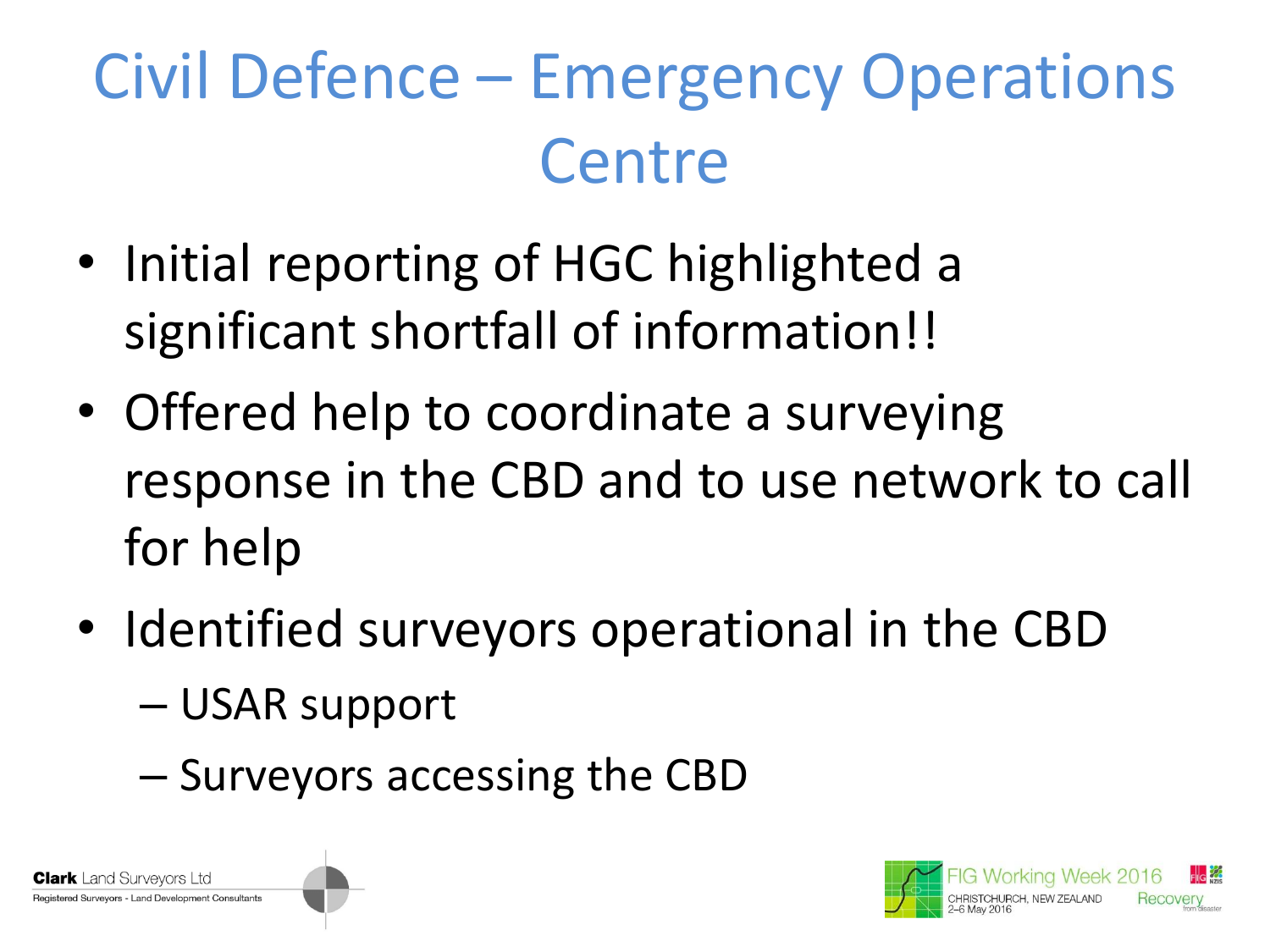## **Networking**

- Coordination
- Email of information about access to the CBD and points of contact
- Used contact information and network – Offers of support
	- Supply of information and equipment
	- Supply of manpower for logistics
	- Peer review of processes
	- Troubleshooting

 $\mathsf k$  Land Survevors Ltd ed Surveyors - Land Development Consultants

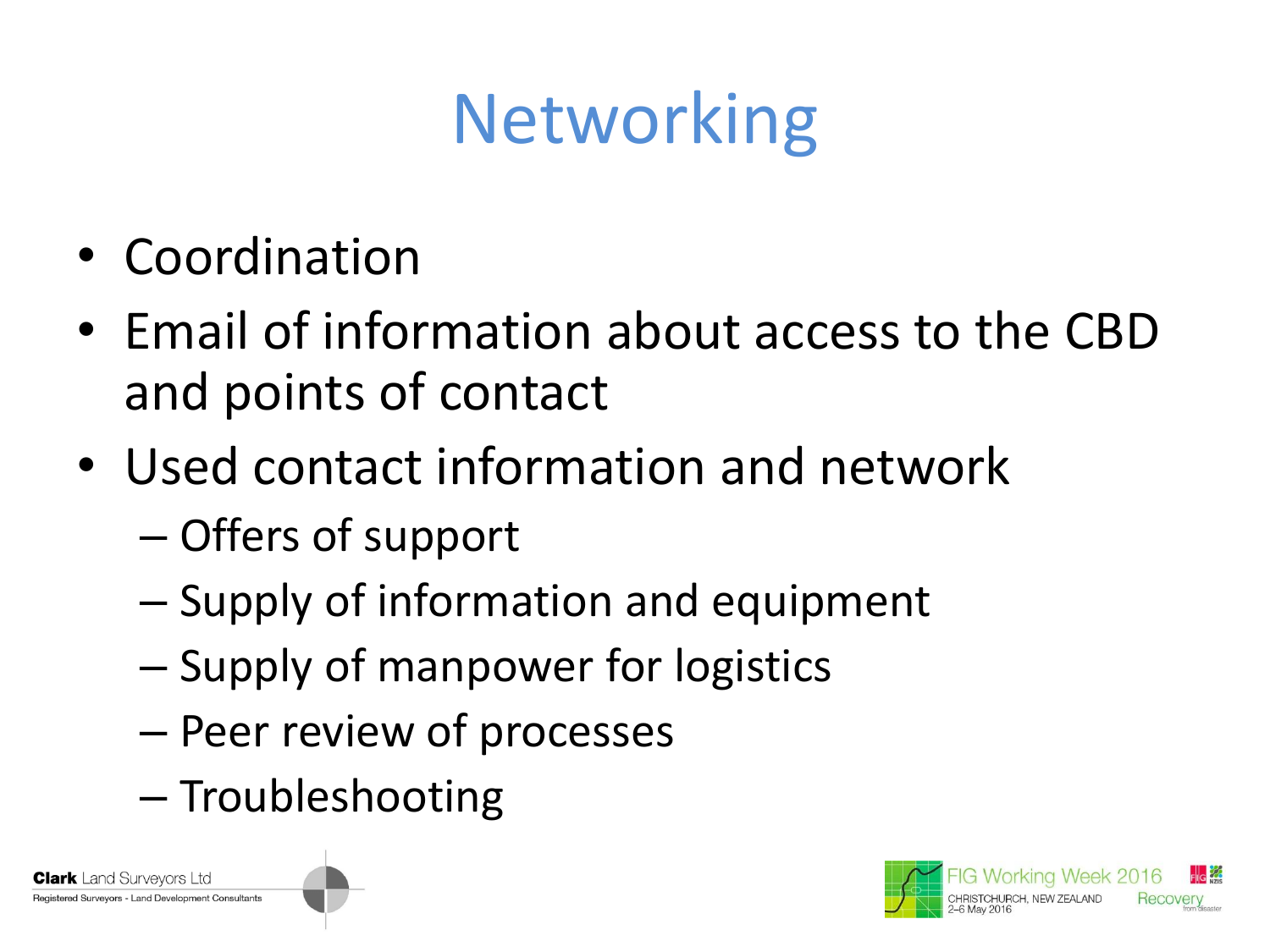# **Technology**

- Limited power
- Lack of computer in EOC
- Basic reporting
- Basic record keeping







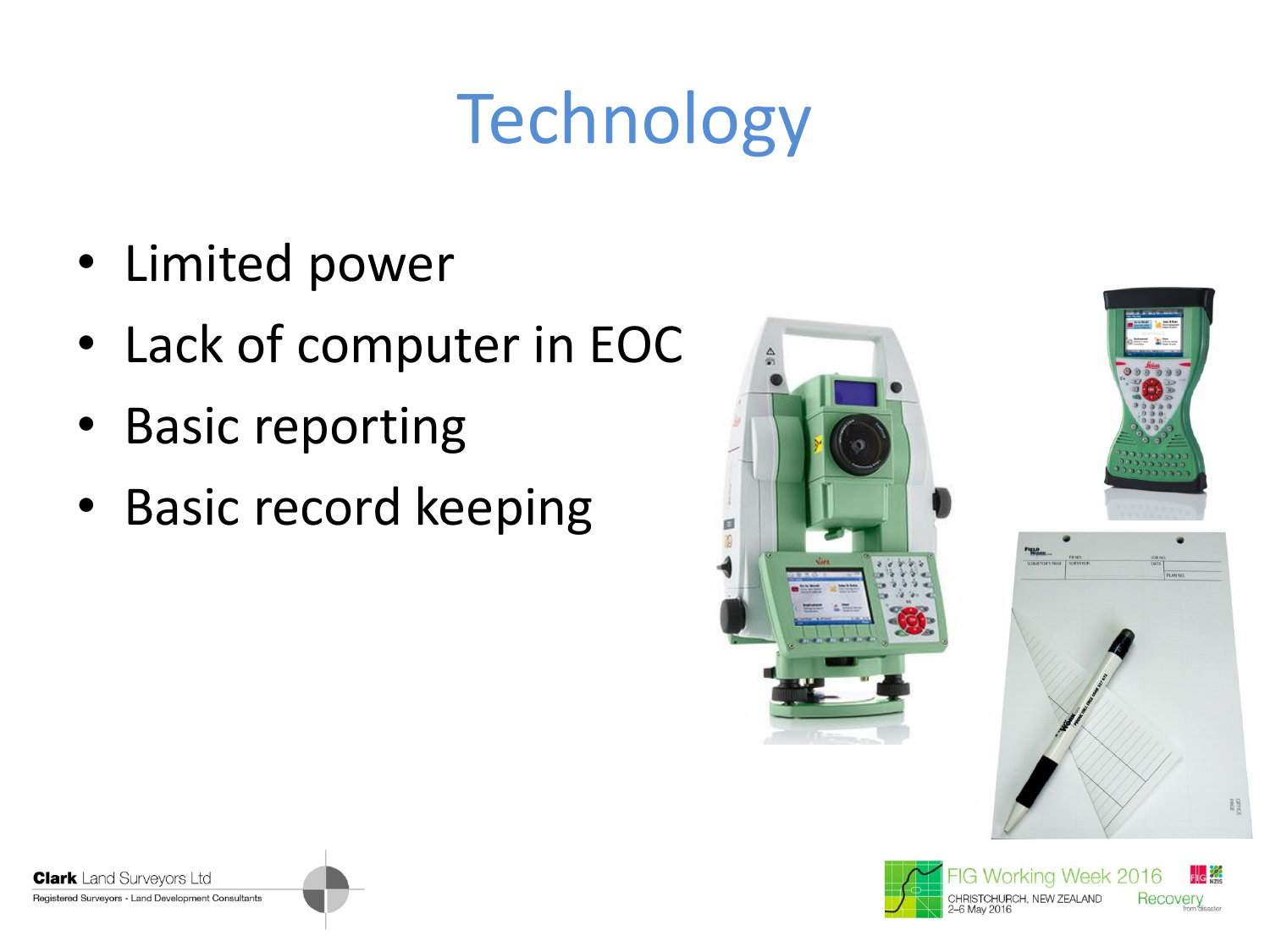## Staff Support

- ALIEN environment
- Affect on personnel
- Demoralising work
- Environmental issues
- EXHAUSTION

**Clark** Land Survevors Ltd

- Staunch Kiwi attitude……
- Daily debriefing over dinner



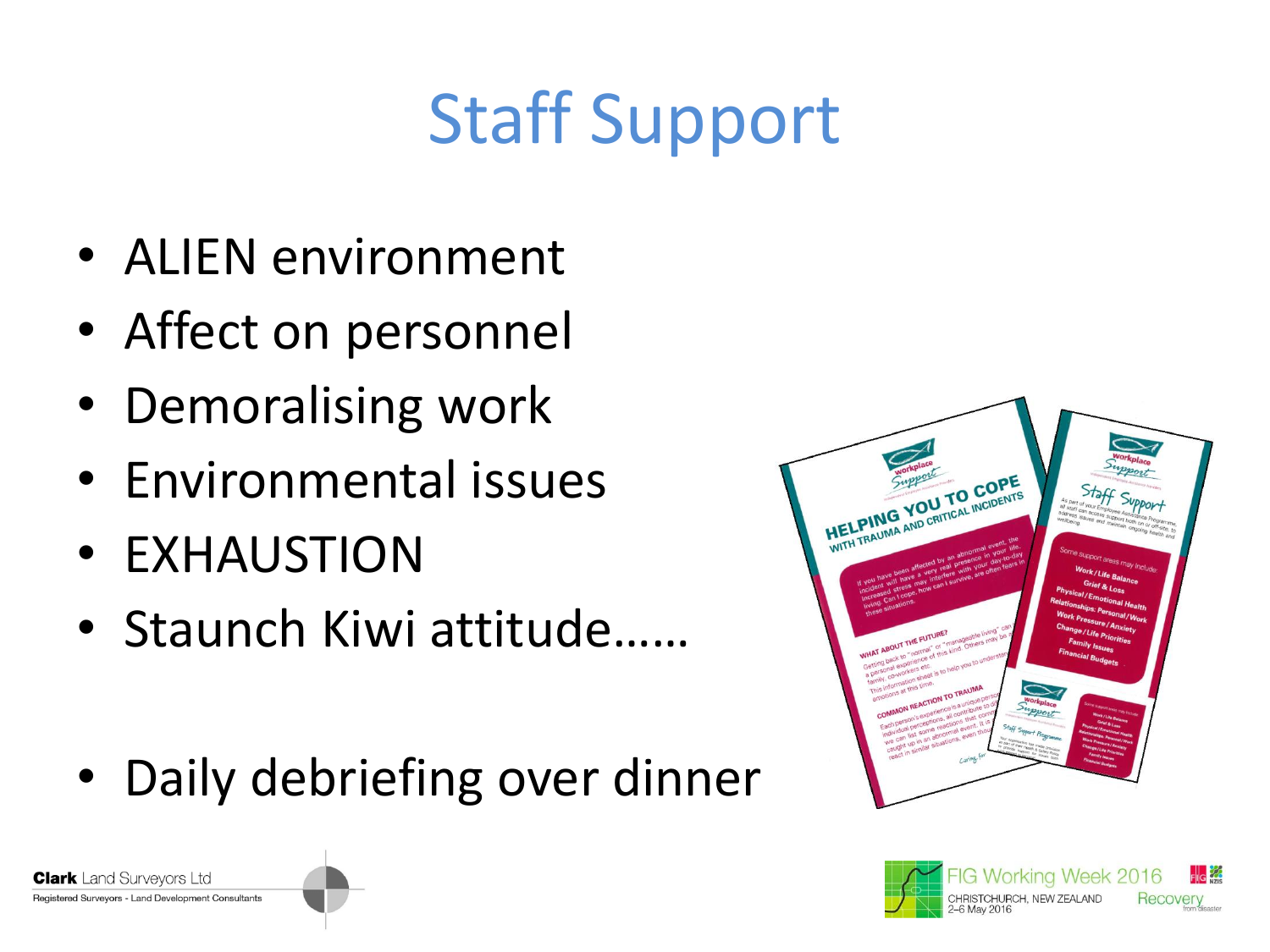#### Future

- Business response
	- Have you thought of the what if….
	- Cloud storage
	- Insurance
	- Smartphone Apps
		- Banking, Survey info, social media, web based communications
- Local response
	- Branch contact information
	- Networking
	- Social events build relationships
- National response

**Clark** Land Survevors Ltd